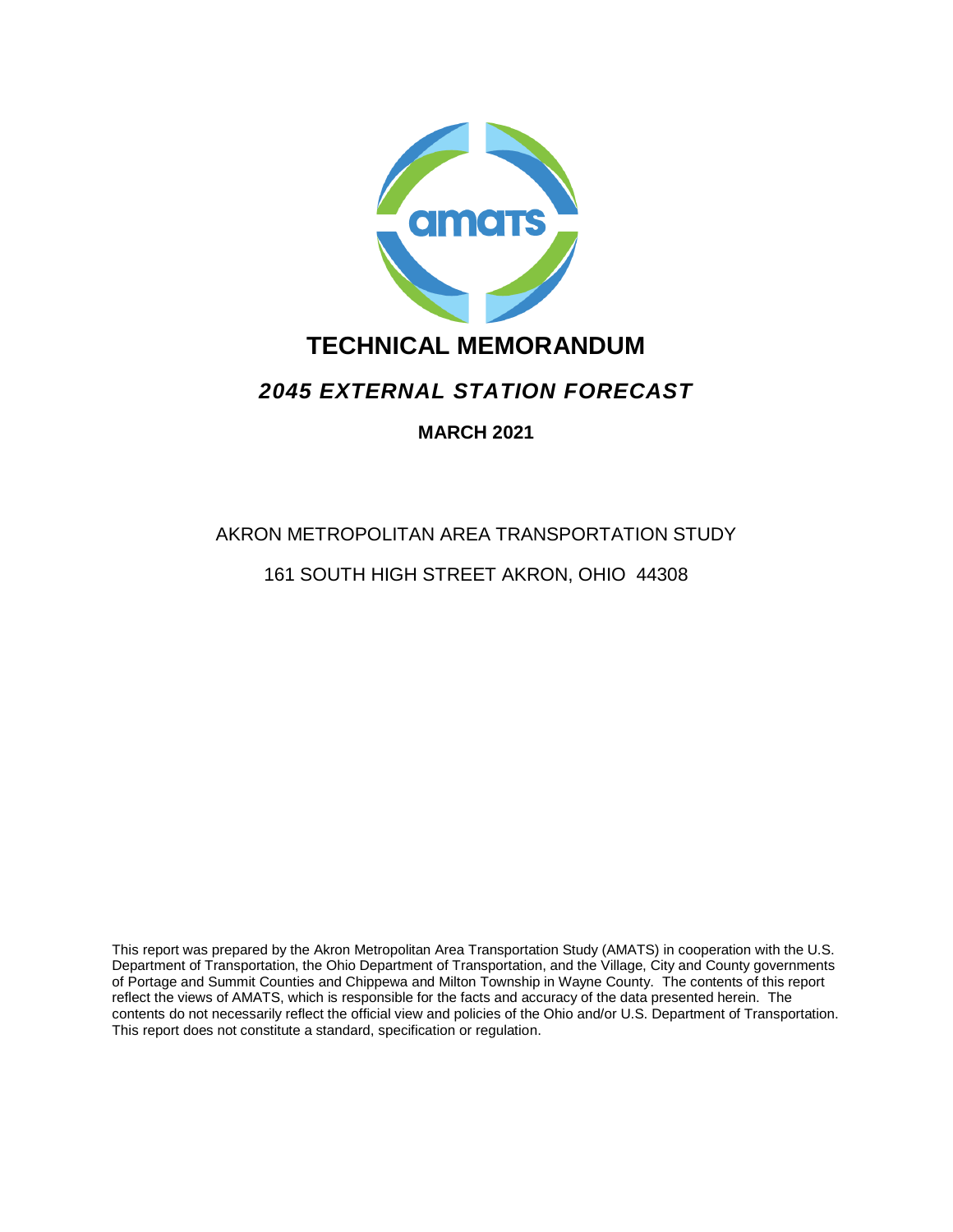## <span id="page-1-0"></span>**Table of Contents**

## <span id="page-1-1"></span>**List of Figures**

|--|--|

## <span id="page-1-2"></span>**List of Tables**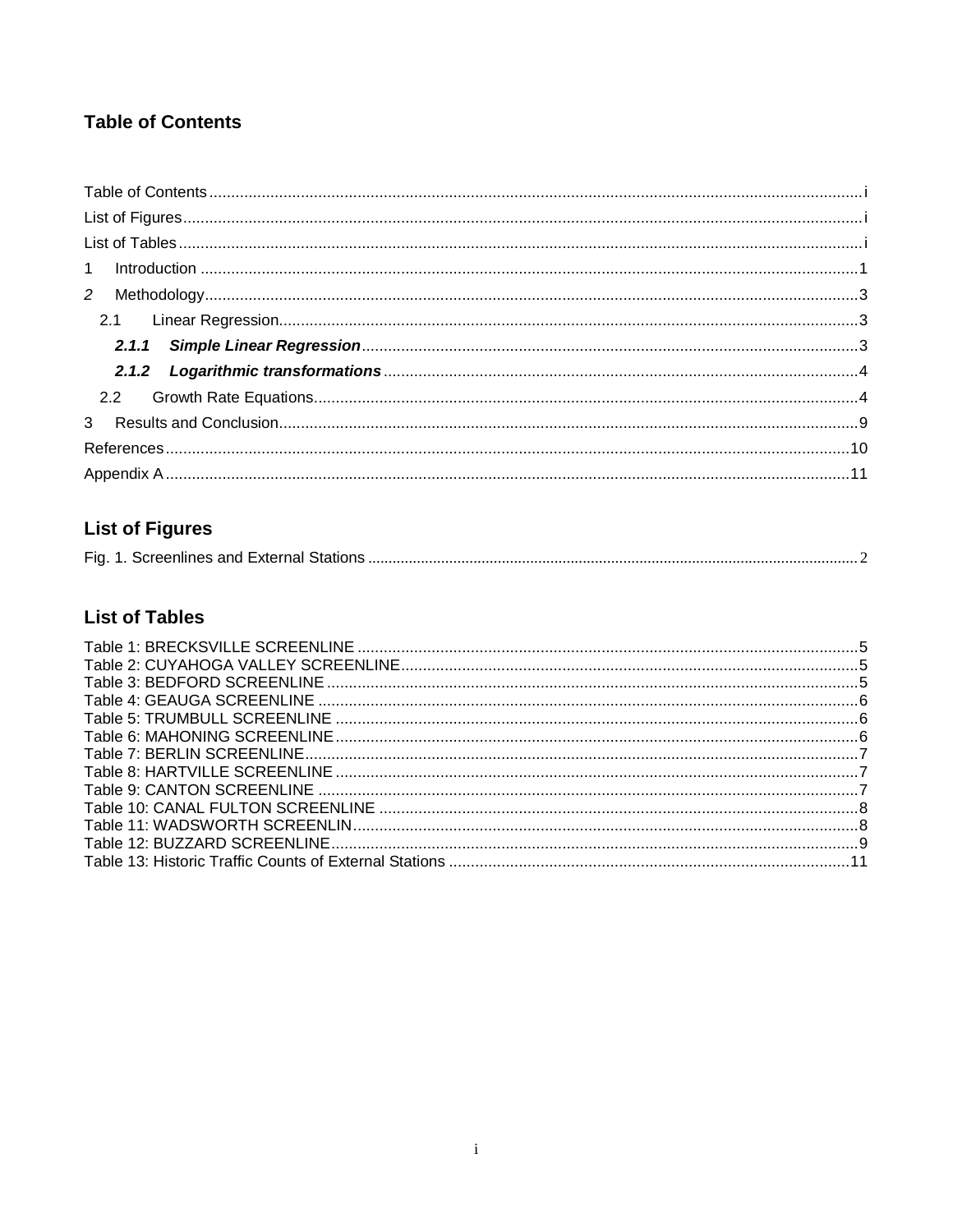## <span id="page-2-0"></span>**1 Introduction**

The Akron Metropolitan Area Transportation Study (AMATS) is in the process of updating its Regional Transportation Plan. The future horizon year for this plan will be 2045. One of the initial steps in this process is to forecast the number of vehicle trips that will be made in the AMATS area and some crucial ends outside the AMATS region in 2045. These trips in a broad way are forecasted through AMATS Travel Demand Modeling in the trip generation step.

Forecasting the trips for the external stations is an essential step for the AMATS Travel demand modeling. The AMATS Travel demand model includes 83 external stations, which are shown in **[Fig. 1](#page-3-0)**. An external station is located wherever a roadway represented in the regional travel demand model crosses the external boundary that separates the AMATS area from adjacent portions of Cuyahoga, Geauga, Trumbull, Mahoning, Stark, Wayne, and Medina counties.

The 2045 External Station Forecast determines projected traffic volumes for 2045 for all 83 external stations based on historic traffic growth trends. Moreover, the vehicles passing through these stations encompass trips with one or both ends outside the region known as external-external (E-E) trips, internal-external (I-E) trips, and externalinternal (E-I) trips. External-external trips pass through the AMATS area while internalexternal trips are produced inside the AMATS region, and external-internal trips are attracted to the AMATS region.

It is important to note that the AMATS model also has 837 internal traffic analysis zones which are areas of land usually separated by major roadways, railroads, or waterways. Future vehicle trips to and from each of these zones are estimated based on forecasted land use and socioeconomic data. AMATS will use the travel demand model to combine the 2045 External Station Forecast with the estimated internal trips to forecast future traffic volumes on AMATS roadways.

These future traffic volumes will be used to determine where congestion is expected to occur and to analyze future air quality. Possible projects to alleviate congestion will be evaluated and fiscally constrained to determine project recommendations within the 2045 Regional Transportation Plan, which is expected to be completed in May 2021.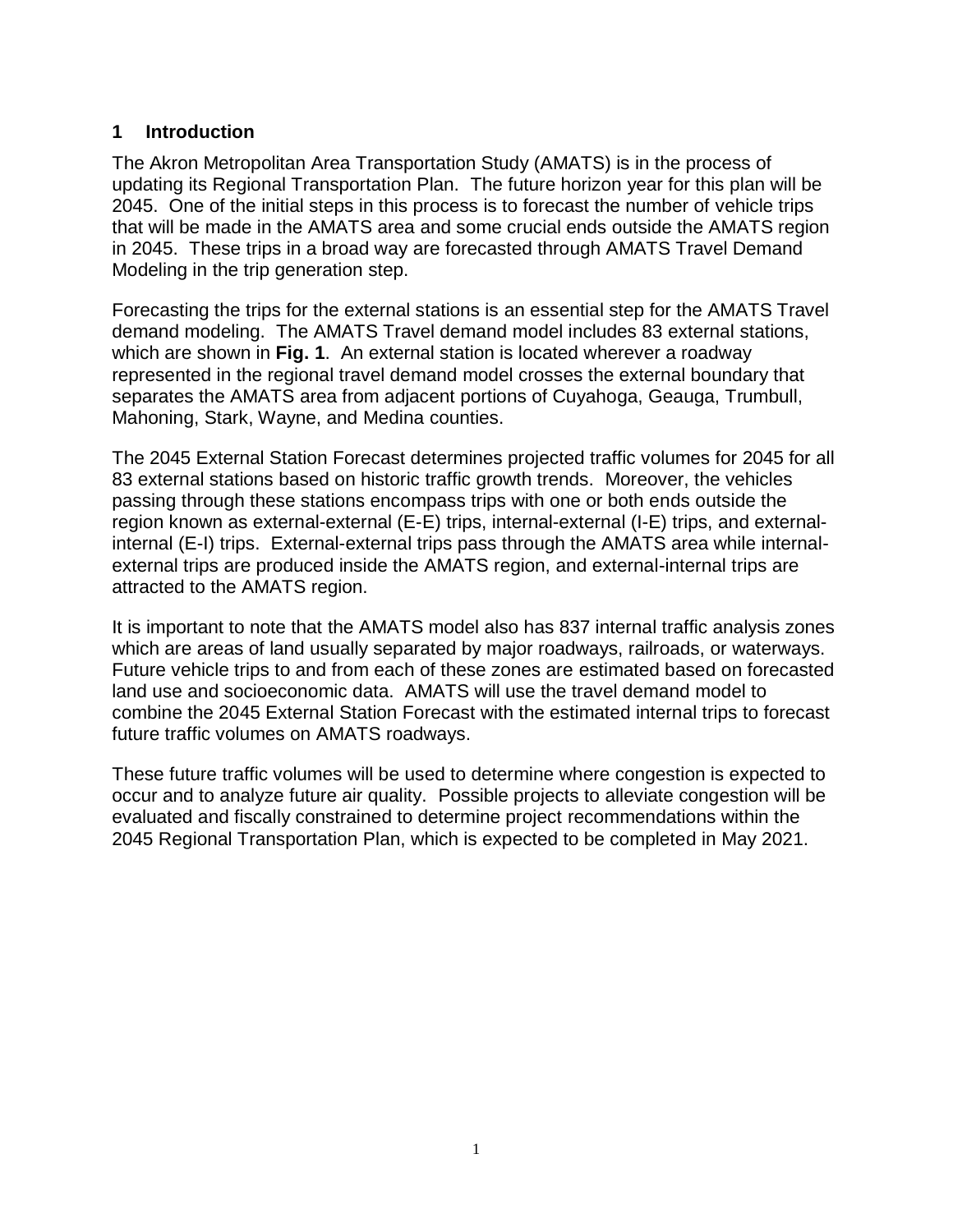#### **Fig. 1. Screenlines and External Stations**

<span id="page-3-0"></span>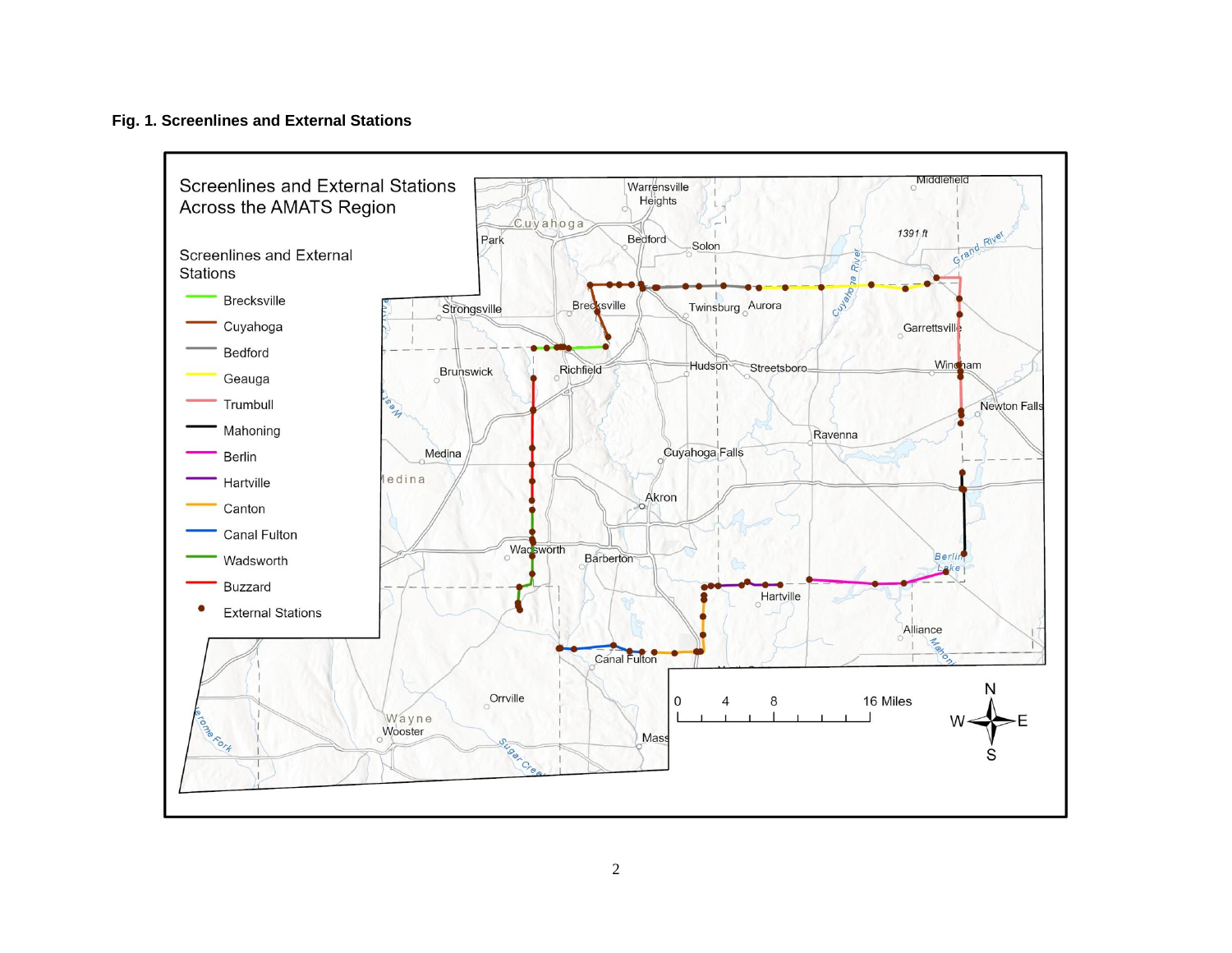## <span id="page-4-0"></span>*2* **Methodology**

The AMATS Travel demand model includes 83 external stations, which are divided into 12 screenlines, each of which includes from four to ten external stations. The purpose of dividing the external cordon into screenlines is to group adjoining external stations together based upon similar historic traffic growth trends and geographic characteristics.

Depending upon the availability of the data linear regression analysis of different forms (Frank E. Harrell, 2001), and growth rate equations proposed by (FHWA, 2018) are used to forecast 2045 traffic volumes for the external stations. The details of the methodology are explored as follows:

## <span id="page-4-1"></span>**2.1 Linear Regression**

Essentially, the number of observations required for regression analysis to scientifically predict the values depends on the number of parameters as per (Frank E. Harrell, 2001). Therefore, it is recommended to have at least 10-20 observations per predictor. In this case, there are 14 observations available as historic traffic counts from 14 separate years between 1970 and 2019. Appendix A includes a table indicating 14 observations of historic traffic counts that occurred between 1970 and 2019.

The following two different forms of regression analysis are used for predicting the traffic counts:

## <span id="page-4-2"></span>*2.1.1 Simple Linear Regression*

For some stations and screenlines Simple Linear Regression (PARDOE, 2012; Keith, 2015) is used in the following form:

$$
Y_i = \alpha + \beta X_i
$$

 $Y_i = Dependent variable$ 

 $X_i$  = Indpendent Variable

 $\alpha$  = Leaset square estimate of the Intercept

 $β = Slope$  or coeficient for the indpedent variable

Where,  $Y_i$  denotes External Station Forecast Volume as a dependent variable, and  $X_i$  denotes the year in terms of cumulative numbers as an independent variable. Mostly, the regression analysis is applied to individual stations; however, for some stations due to lack of sufficient observations, the growth rate is obtained from the regression analysis based on screenline total and consequently applied to individual stations. The forecast from this regression analysis illustrates more rapid and exponential growth.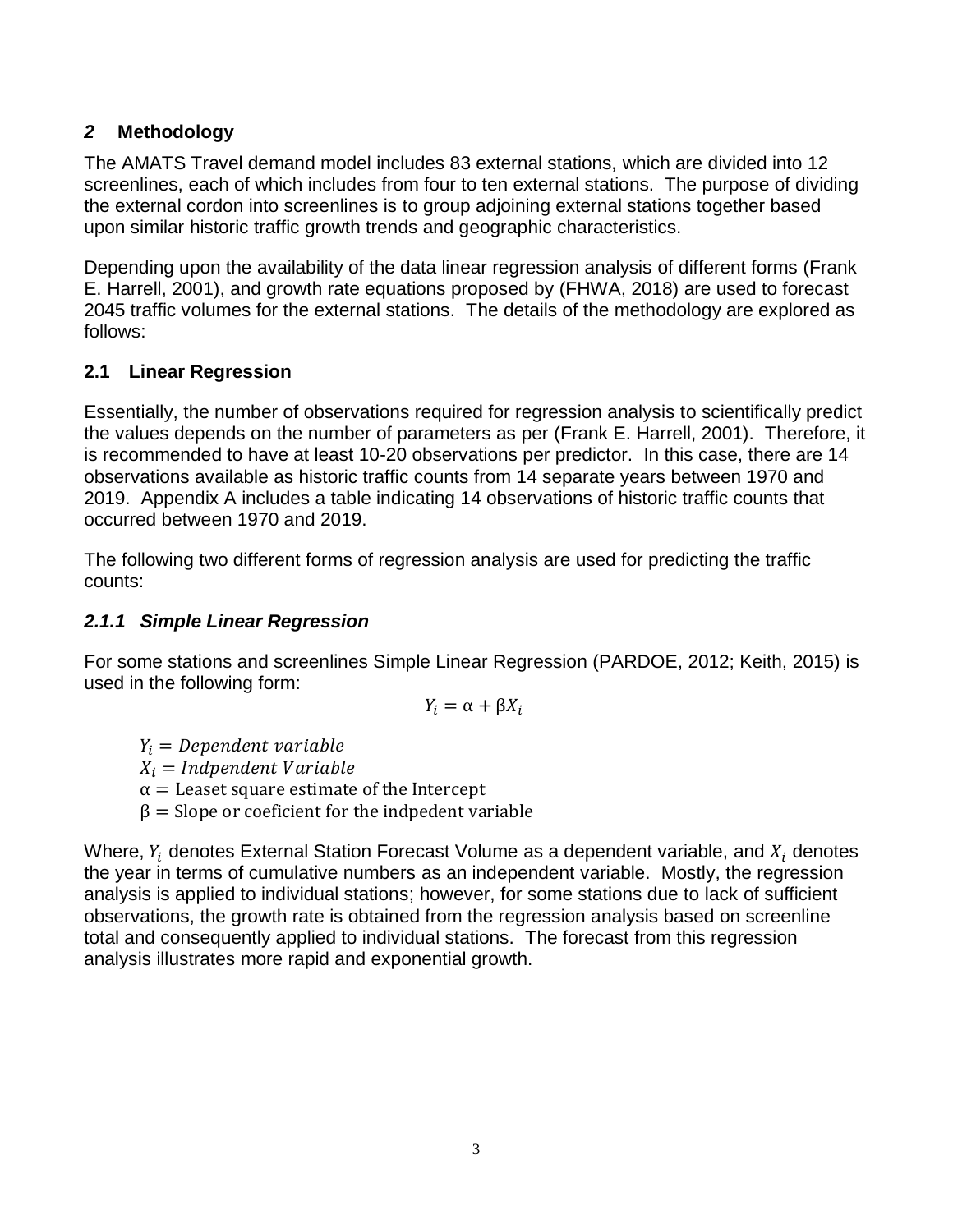#### <span id="page-5-0"></span>*2.1.2 Logarithmic transformations*

Natural Logarithmic Form of Linear Regression (Logarithmic transformations of variables) as indicated in (Samprit Chatterjee, 2006) is used in the following form:

$$
\begin{array}{c} LNY_i=\alpha+\beta LNX_i \\ Y_i=e^{(\alpha+\beta LNX_i)} \end{array}
$$

 $LNY_i = Dependent variable$  $LNX_i = Indpendent Variable$  $\alpha$  = Leaset square estimate of the Intercept  $β = Slope$  or coeficient for indpedent variable

This form of regression is used to flatten the curve and reduced the exponential form of future growth. It is important to note that in some cases the logarithmic form has surprisingly shown high significance in the forecasted volumes. The significance of the regression analysis is checked with the following statistics and chose the best fit model for the forecast:

- a. Adjusted R Square
- b. P-value
- c. Comparing F values with F critical values
- d. t-statistics

## <span id="page-5-1"></span>**2.2 Growth Rate Equations**

For some stations due to lack of count history and required number of observation for the regression analysis the following equations suggested by (FHWA, 2018) were applied for growth rate and forecast:

$$
G = \frac{ADT_t}{ADT_{t-n}}^{\frac{1}{n}} - 1
$$

$$
ADT_{t+n} = ADT_t \times (1+G)^n
$$

Where,

G=Growth Rate

n= number of years between most recent and past or number of years between most recent and future for which a forecast is being made

 $ADT_t$ = Most recent year volume (2019)  $ADT_{t+n}$ = Forecast volume for 2045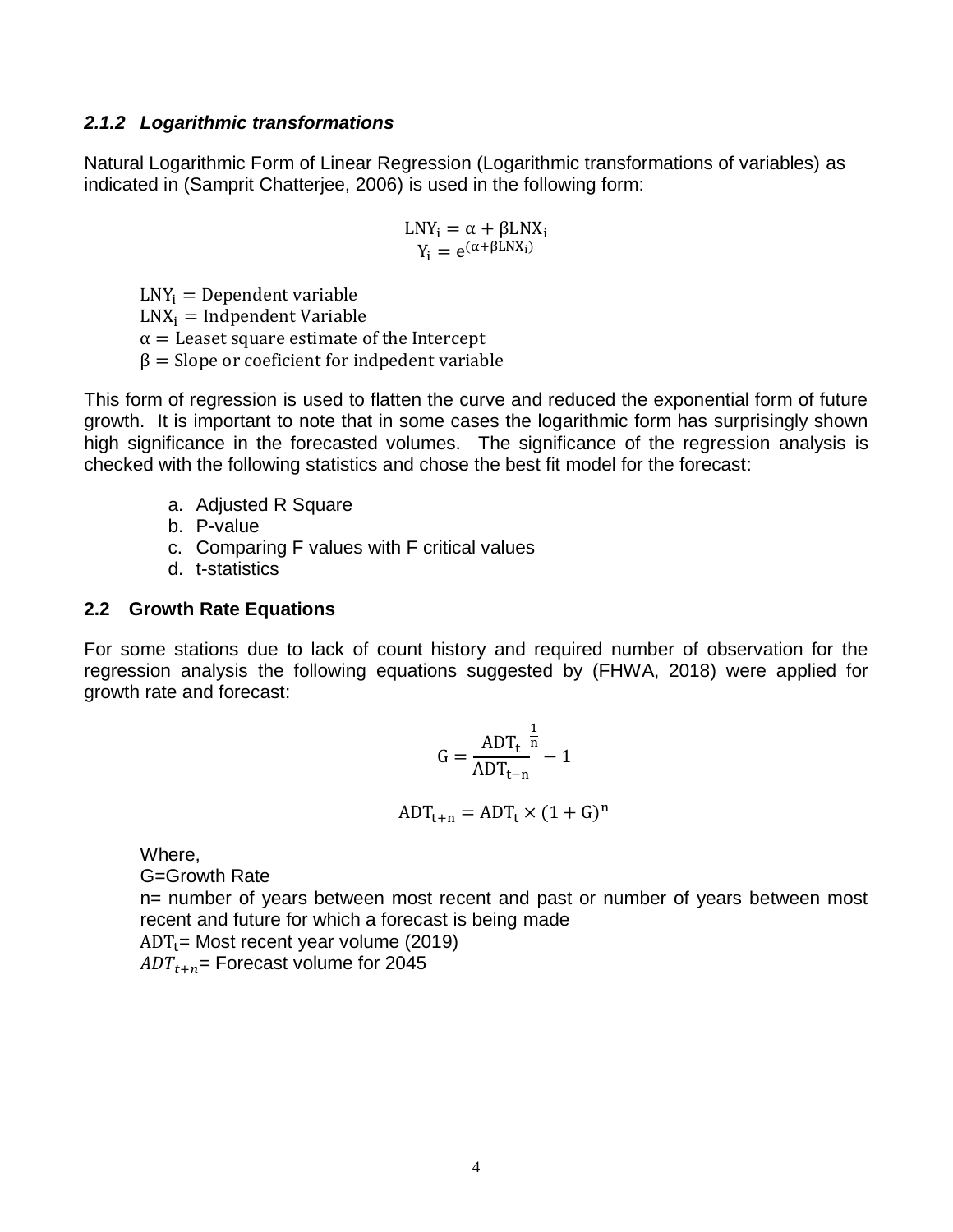#### <span id="page-6-0"></span>**Table 1: BRECKSVILLE SCREENLINE**

| <b>External</b><br><b>Station</b> | Route                    | 2019<br>(Base) | 2045<br>Forecast | Annual<br>Growth % | <b>Methodology Notes</b>                              |
|-----------------------------------|--------------------------|----------------|------------------|--------------------|-------------------------------------------------------|
| 900                               | SR 176 (Broadview<br>Rd) | 4,940          | 6,345            | 1.09%              | <b>Linear Regression</b>                              |
| 901                               | Alger Rd                 | 840            | 881              | 0.19%              | Natural Logarithmic form of Linear<br>Regression      |
| 902                               | <b>Townsend Rd</b>       | 1,090          | 1,260            | 0.60%              | Natural Logarithmic form of Linear<br>Regression      |
| 903                               | I-80 (Ohio Turnpike)     | 41,520         | 52,761           | 1.04%              | Linear Regression                                     |
| 904                               | $I - 77$                 | 64,740         | 65,944           | 0.07%              | Natural Logarithmic form of Linear<br>Regression      |
| 905                               | SR 21                    | 9,470          | 8,957            | $-0.21%$           | Growth Rate (Regression Analysis is<br>insignificant) |
| 906                               | <b>Riverview Rd</b>      | 2,470          | 2,610            | 0.22%              | Natural Logarithmic form of Linear<br>Regression      |
|                                   | <b>Screenline Total</b>  | 125,070        | 138,757          | 0.42%              |                                                       |

### <span id="page-6-1"></span>**Table 2: CUYAHOGA VALLEY SCREENLINE**

| <b>External</b><br><b>Station</b> | Route                   | 2019<br>(Base) | 2045<br><b>Forecast</b> | Annual<br>Growth % | <b>Methodology Notes</b>                              |
|-----------------------------------|-------------------------|----------------|-------------------------|--------------------|-------------------------------------------------------|
| 907                               | W Highland Rd           | 2,510          | 3,089                   | 0.89%              | <b>Linear Regression</b>                              |
| 908                               | SR 82 (W Aurora Rd)     | 12,290         | 13,119                  | 0.26%              | Natural Logarithmic form of Linear<br>Regression      |
| 909                               | W Valley View Rd        | 8,370          | 9,961                   | 0.73%              | <b>Linear Regression</b>                              |
| 910                               | Dunham Rd               | 4,330          | 5,433                   | 0.98%              | <b>Linear Regression</b>                              |
| 911                               | <b>Walton Rd</b>        | 1,370          | 2,999                   | 4.57%              | Natural Logarithmic form of Linear<br>Regression      |
| 912                               | SR <sub>8</sub>         | 14,580         | 14,920                  | 0.09%              | Growth Rate (Regression Analysis is<br>insignificant) |
|                                   | <b>Screenline Total</b> | 43,450         | 49,521                  | 0.54%              |                                                       |

#### <span id="page-6-2"></span>**Table 3: BEDFORD SCREENLINE**

| <b>External</b><br><b>Station</b> | Route                   | 2019<br>(Base) | 2045<br><b>Forecast</b> | Annual<br>Growth % | <b>Methodology Notes</b>                         |
|-----------------------------------|-------------------------|----------------|-------------------------|--------------------|--------------------------------------------------|
| 913                               | $I-271/I-480$           | 113,470        | 122,628                 | 0.31%              | Natural Logarithmic form of Linear<br>Regression |
| 914                               | N Bedford Rd            | 3,490          | 4,194                   | 0.78%              | Natural Logarithmic form of Linear<br>Regression |
| 915                               | Ravenna Rd              | 12,000         | 15,246                  | 1.04%              | <b>Linear Regression</b>                         |
| 916                               | Shepard Rd              | 6,470          | 8,747                   | 1.35%              | <b>Linear Regression</b>                         |
| 917                               | SR 91 (Darrow Rd)       | 12,160         | 15,184                  | 0.96%              | Natural Logarithmic form of Linear<br>Regression |
| 918                               | Liberty Rd              | 9,450          | 12,307                  | 1.16%              | Linear Regression                                |
| 919                               | <b>SR 43</b>            | 14,330         | 15,441                  | 0.30%              | Natural Logarithmic form of Linear<br>Regression |
| 920                               | SR 306                  | 11,570         | 12,884                  | 0.44%              | Natural Logarithmic form of Linear<br>Regression |
|                                   | <b>Screenline Total</b> | 182,940        | 206,631                 | 0.50%              |                                                  |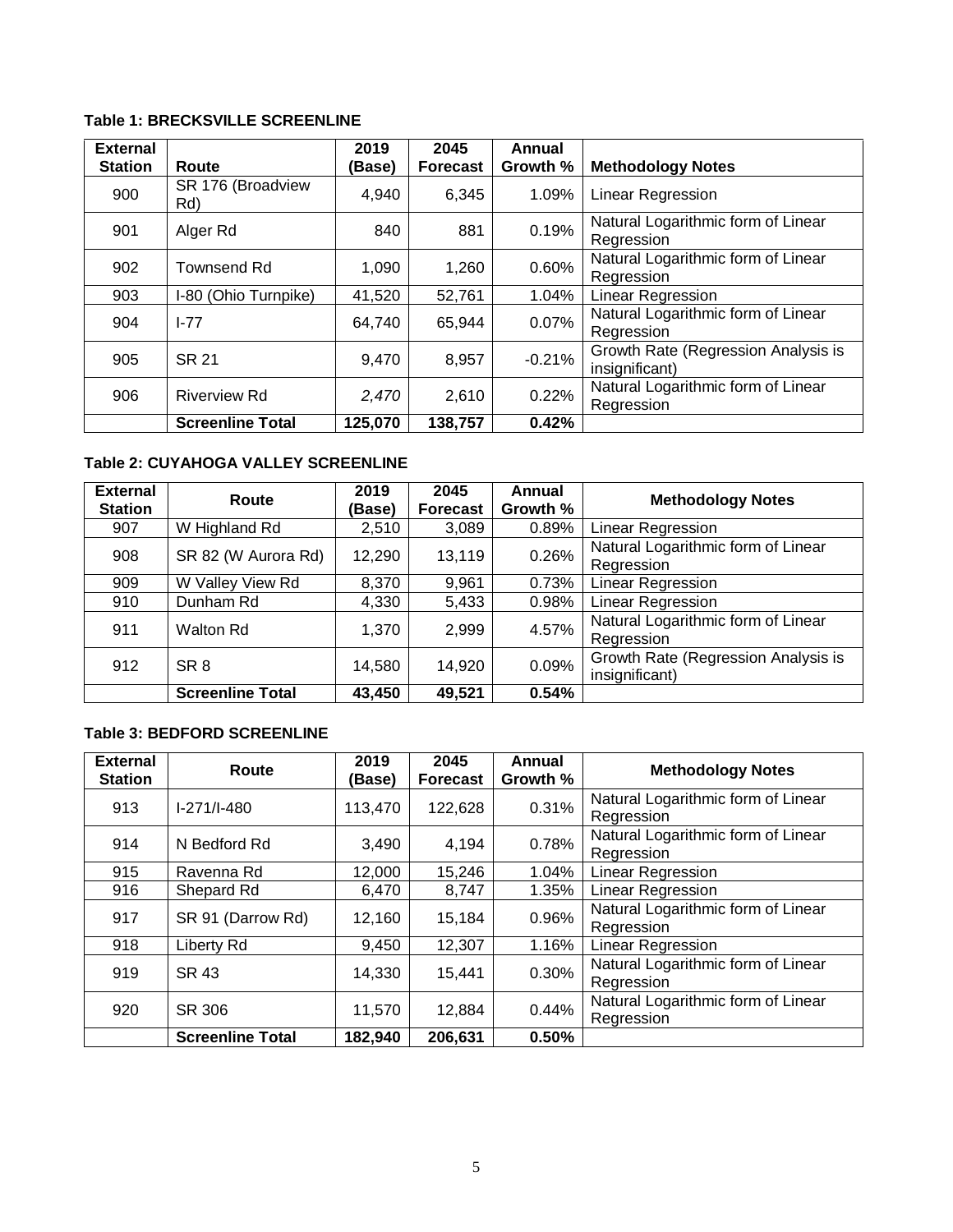#### <span id="page-7-0"></span>**Table 4: GEAUGA SCREENLINE**

| <b>External</b><br><b>Station</b> | Route                   | 2019<br>(Base) | 2045<br><b>Forecast</b> | Annual<br>Growth % | <b>Methodology Notes</b>                                   |
|-----------------------------------|-------------------------|----------------|-------------------------|--------------------|------------------------------------------------------------|
| 921                               | Eggleston Rd            | 1,450          | 1,506                   | 0.15%              | Growth Rate (No sufficient<br>observations for Regression) |
| 922                               | Chamberlain Rd          | 1,820          | 1,974                   | 0.33%              | Natural Logarithmic form of Linear<br>Regression           |
| 923                               | <b>SR 44</b>            | 7,300          | 9,992                   | 1.42%              | Linear Regression                                          |
| 924                               | SR 700                  | 2,015          | 2,243                   | 0.44%              | Natural Logarithmic form of Linear<br>Regression           |
| 925                               | <b>SR 88</b>            | 2,055          | 2,355                   | 0.53%              | Growth Rate (Regression Analysis is<br>insignificant)      |
| 926                               | Parkman Rd              | 850            | 937                     | 0.52%              | Natural Logarithmic form of Linear<br>Regression           |
|                                   | <b>Screenline Total</b> | 15,490         | 19,007                  | 0.87%              |                                                            |

#### <span id="page-7-1"></span>**Table 5: TRUMBULL SCREENLINE**

| <b>External</b><br><b>Station</b> | Route                   | 2019<br>(Base) | 2045<br><b>Forecast</b> | Annual<br>Growth % | <b>Methodology Notes</b>                            |
|-----------------------------------|-------------------------|----------------|-------------------------|--------------------|-----------------------------------------------------|
| 927                               | <b>US 422</b>           | 15,376         | 20,431                  | 1.10%              | Growth Rate is obtained from<br>regression analysis |
| 928                               | <b>US 422</b>           | 11,970         | 15,905                  | 1.10%              | Growth Rate is obtained from<br>regression analysis |
| 929                               | SR 305                  | 2,344          | 3,115                   | 1.10%              | Growth Rate is obtained from<br>regression analysis |
| 930                               | SR 82                   | 2,280          | 3,030                   | 1.10%              | Growth Rate is obtained from<br>regression analysis |
| 931                               | I-80 (Ohio Turnpike)    | 37,760         | 38,362                  | 0.06%              | Natural Logarithmic form of Linear<br>Regression    |
| 932                               | SR 303                  | 1,760          | 2,339                   | 1.10%              | Growth Rate is obtained from<br>regression analysis |
| 933                               | SR <sub>5</sub>         | 6,410          | 8,517                   | 1.10%              | Growth Rate is obtained from<br>regression analysis |
| 934                               | Holcomb Rd              | 880            | 1,169                   | 1.10%              | Growth Rate is obtained from<br>regression analysis |
| 935                               | Newton Falls Rd         | 850            | 1,129                   | 1.10%              | Growth Rate is obtained from<br>regression analysis |
|                                   | <b>Screenline Total</b> | 79,630         | 93,996                  | 0.69%              |                                                     |

#### <span id="page-7-2"></span>**Table 6: MAHONING SCREENLINE**

| <b>External</b><br><b>Station</b> | Route                   | 2019<br>(Base) | 2045<br><b>Forecast</b> | Annual<br>Growth % | <b>Methodology Notes</b>                                      |
|-----------------------------------|-------------------------|----------------|-------------------------|--------------------|---------------------------------------------------------------|
| 936                               | Mahoning Rd             | 425            | 521                     | 0.78%              | Growth Rate (because regression<br>analysis is insignificant) |
| 937                               | $I-76$                  | 30,660         | 31,723                  | 0.13%              | Natural Logarithmic form of Linear<br>Regression              |
| 938                               | Tallmadge Rd            | 3,140          | 3,484                   | 0.40%              | Growth Rate (because regression<br>analysis is insignificant) |
| 939                               | <b>US 224</b>           | 3,720          | 4,385                   | 0.63%              | Growth Rate (because regression<br>analysis is insignificant) |
|                                   | <b>Screenline Total</b> | 37,945         | 40,114                  | 0.22%              |                                                               |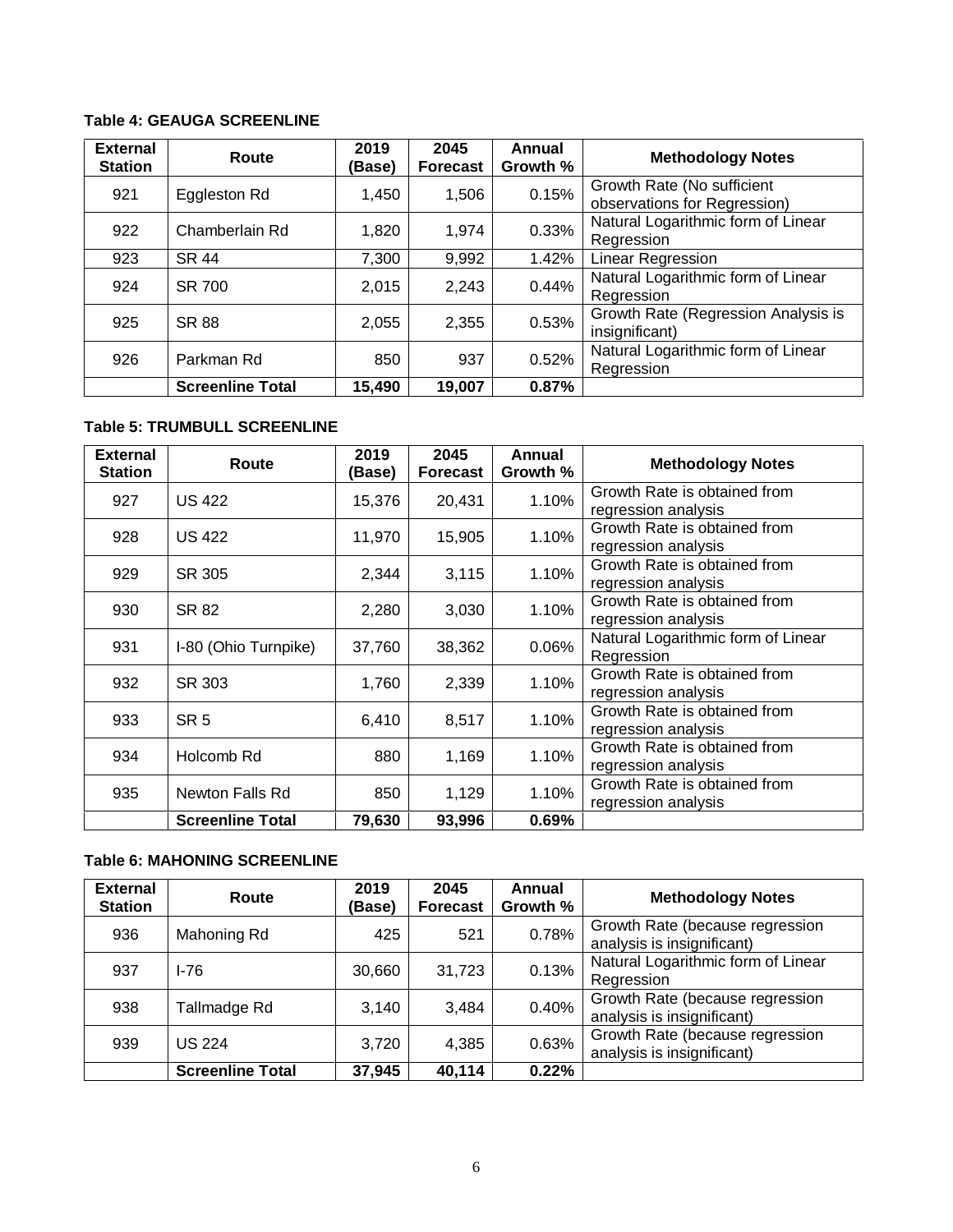#### <span id="page-8-0"></span>**Table 7: BERLIN SCREENLINE**

| <b>External</b><br><b>Station</b> | Route                   | 2019<br>(Base) | 2045<br><b>Forecast</b> | Annual<br>Growth % | <b>Methodology Notes</b>                                                   |
|-----------------------------------|-------------------------|----------------|-------------------------|--------------------|----------------------------------------------------------------------------|
| 940                               | <b>SR 14</b>            | 4,240          | 4,839                   | 0.54%              | Natural Logarithmic form of Linear<br>Regression which is more significant |
| 941                               | SR 225                  | 6,460          | 7,546                   | 0.65%              | Natural Logarithmic form of Linear<br>Regression which is more significant |
| 942                               | SR 183                  | 4,110          | 5,251                   | 1.07%              | <b>Linear Regression</b>                                                   |
| 943                               | SR 44                   | 7,290          | 8,279                   | 0.52%              | <b>Linear Regression</b>                                                   |
|                                   | <b>Screenline Total</b> | 22,100         | 25,915                  | 0.66%              |                                                                            |

## <span id="page-8-1"></span>**Table 8: HARTVILLE SCREENLINE**

| <b>External</b><br><b>Station</b> | Route                   | 2019<br>(Base) | 2045<br><b>Forecast</b> | Annual<br>Growth % | <b>Methodology Notes</b>                                                   |
|-----------------------------------|-------------------------|----------------|-------------------------|--------------------|----------------------------------------------------------------------------|
| 944                               | Hartville Rd            | 1,340          | 1,651                   | 0.89%              | Natural Logarithmic form of Linear<br>Regression which is more significant |
| 945                               | Congress Lake Rd        | 970            | 1,256                   | 1.13%              | Natural Logarithmic form of Linear<br>Regression which is more significant |
| 946                               | SR 43                   | 5,120          | 5,952                   | 0.63%              | Natural Logarithmic form of Linear<br>Regression which is more significant |
| 947                               | Mishler Rd              | 5,400          | 5,370                   | $-0.02%$           | Natural Logarithmic form of Linear<br>Regression which is more realistic   |
| 948                               | Portage Line Rd         | 2,200          | 3,517                   | 2.30%              | Natural Logarithmic form of Linear<br>Regression which is more significant |
| 949                               | Canton Rd               | 11,800         | 13,996                  | 0.72%              | Natural Logarithmic form of Linear<br>Regression which is more significant |
| 950                               | Sweitzer Rd             | 1,040          | 1,357                   | 1.03%              | Growth Rate (because regression<br>analysis is insignificant)              |
|                                   | <b>Screenline Total</b> | 27,870         | 33,099                  | 0.72%              |                                                                            |

#### <span id="page-8-2"></span>**Table 9: CANTON SCREENLINE**

| <b>External</b><br><b>Station</b> | Route                    | 2019<br>'Base) | 2045<br><b>Forecast</b> | Annual<br>Growth % | <b>Methodology Notes</b>                                                      |
|-----------------------------------|--------------------------|----------------|-------------------------|--------------------|-------------------------------------------------------------------------------|
| 951                               | SR 619                   | 9,670          | 11,309                  | 0.60%              | Growth Rate is obtained from regression<br>analysis based on screenline Total |
| 952                               | Kreighbaum Rd            | 1,860          | 2,175                   | 0.60%              | Growth Rate is obtained from regression<br>analysis based on screenline Total |
| 953                               | Heckman Rd               | 3,700          | 4,327                   | 0.60%              | Growth Rate is obtained from regression<br>analysis based on screenline Total |
| 954                               | Greensburg Rd            | 7,720          | 9,029                   | 0.60%              | Growth Rate is obtained from regression<br>analysis based on screenline Total |
| 955                               | Mayfair Rd               | 6,740          | 7,883                   | 0.60%              | Growth Rate is obtained from regression<br>analysis based on screenline Total |
| 956                               | $1 - 77$                 | 83,591         | 97,762                  | 0.60%              | Growth Rate is obtained from regression<br>analysis based on screenline Total |
| 957                               | Lauby Rd                 | 8,105          | 9,479                   | 0.60%              | Growth Rate is obtained from regression<br>analysis based on screenline Total |
| 958                               | SR 241 (Massillon<br>Rd) | 9,870          | 11,543                  | 0.60%              | Growth Rate is obtained from regression<br>analysis based on screenline Total |
| 959                               | Arlington Rd             | 4,790          | 5,602                   | 0.60%              | Growth Rate is obtained from regression<br>analysis based on screenline Total |
|                                   | <b>Screenline Total</b>  | 136,046        | 159,110                 | 0.60%              |                                                                               |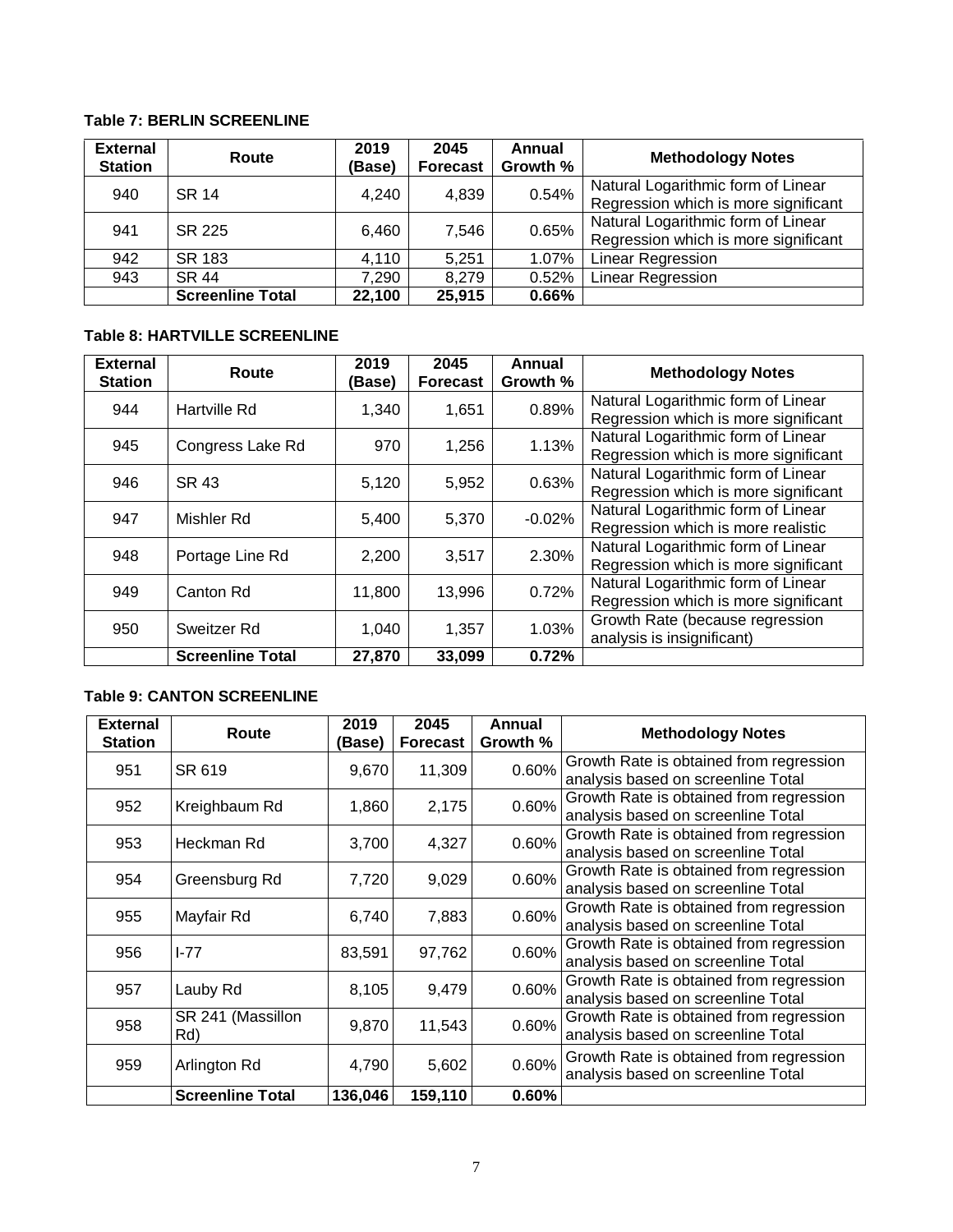#### <span id="page-9-0"></span>**Table 10: CANAL FULTON SCREENLINE**

| <b>External</b><br><b>Station</b> | Route                    | 2019<br>(Base) | 2045<br><b>Forecast</b> | Annual<br>Growth % | <b>Methodology Notes</b>                                                      |
|-----------------------------------|--------------------------|----------------|-------------------------|--------------------|-------------------------------------------------------------------------------|
| 960                               | Christman Rd             | 850            | 1,023                   | 0.72%              | Growth Rate is obtained from regression<br>analysis based on screenline Total |
| 961                               | S Main St                | 4,220          | 4,444                   | 0.20%              | Natural Logarithmic form of Linear<br>Regression which is more significant    |
| 962                               | SR 93 (Manchester<br>Rd) | 7,040          | 8,539                   |                    | 0.82% Linear Regression which is more realistic                               |
| 963                               | <b>Fulton St</b>         | 3.600          | 4,334                   | 0.72%              | Growth Rate is obtained from regression<br>analysis based on screenline Total |
| 964                               | South 2nd Ave            | 955            | 1,150                   | 0.72%              | Growth Rate is obtained from regression<br>analysis based on screenline Total |
| 965                               | <b>SR 21</b>             | 15,920         | 19,167                  | 0.72%              | Growth Rate is obtained from regression<br>analysis based on screenline Total |
|                                   | <b>Screenline Total</b>  | 32,585         | 38,657                  | 0.72%              |                                                                               |

#### <span id="page-9-1"></span>**Table 11: WADSWORTH SCREENLINE**

| <b>External</b><br><b>Station</b> | Route                   | 2019<br>(Base) | 2045<br><b>Forecast</b> | Annual<br>Growth % | <b>Methodology Notes</b>                |
|-----------------------------------|-------------------------|----------------|-------------------------|--------------------|-----------------------------------------|
| 966                               | Portage St              | 1,880          | 2,566                   | 1.20%              | Growth Rate is obtained from regression |
|                                   |                         |                |                         |                    | analysis based on screenline Total      |
| 967                               | SR 585                  | 11,054         | 15,089                  | 1.20%              | Growth Rate is obtained from regression |
|                                   |                         |                |                         |                    | analysis based on screenline Total      |
| 968                               | Doylestown Rd           | 1,350          | 1,843                   | 1.20%              | Growth Rate is obtained from regression |
|                                   |                         |                |                         |                    | analysis based on screenline Total      |
| 969                               | Eastern Rd              | 4,920          | 6,716                   | 1.20%              | Growth Rate is obtained from regression |
|                                   |                         |                |                         |                    | analysis based on screenline Total      |
| 970                               | Johnson Rd              | 2,020          | 2,757                   | 1.20%              | Growth Rate is obtained from regression |
|                                   |                         |                |                         |                    | analysis based on screenline Total      |
| 971                               | Greenwich Rd            | 6,270          | 8,558                   | 1.20%              | Growth Rate is obtained from regression |
|                                   |                         |                |                         |                    | analysis based on screenline Total      |
| 972                               | I-76                    | 52,790         | 53,116                  | 0.02%              | Natural Logarithmic form of Linear      |
|                                   |                         |                |                         |                    | Regression                              |
| 973                               | SR 261 (Wadsworth       | 7,120          | 9,719                   | 1.20%              | Growth Rate is obtained from regression |
|                                   | Rd)                     |                |                         |                    | analysis based on screenline Total      |
| 974                               | Reimer Rd               | 3,840          | 5,242                   | 1.20%              | Growth Rate is obtained from regression |
|                                   |                         |                |                         |                    | analysis based on screenline Total      |
| 975                               | Minor Rd                | 1,940          | 2,648                   | 1.20%              | Growth Rate is obtained from regression |
|                                   |                         |                |                         |                    | analysis based on screenline Total      |
|                                   | <b>Screenline Total</b> | 93,184         | 108,253                 | 0.62%              |                                         |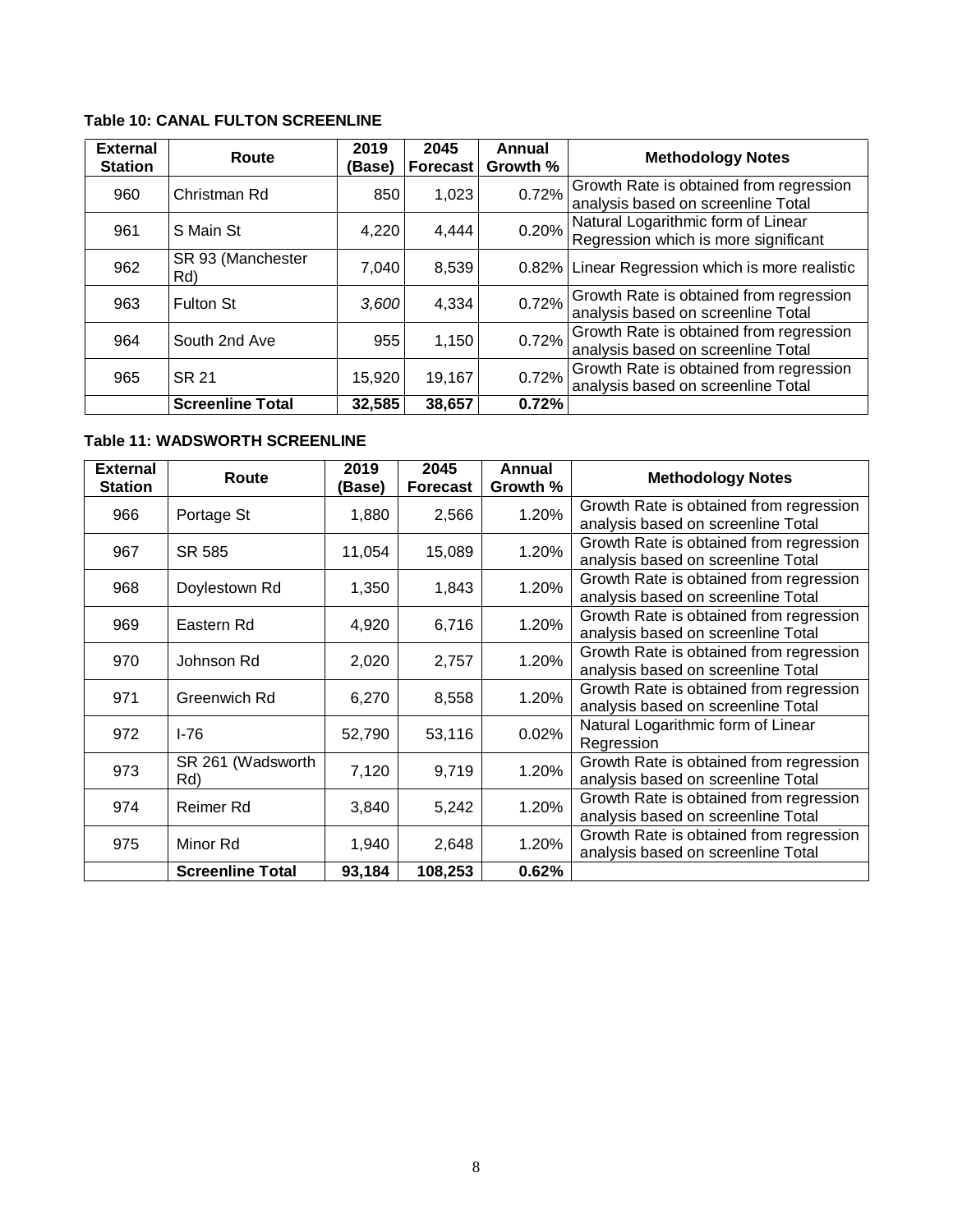| <b>External</b><br><b>Station</b> | Route                   | 2019<br>(Base) | 2045<br><b>Forecast</b> | Annual<br>Growth % | <b>Methodology Notes</b>                                                         |
|-----------------------------------|-------------------------|----------------|-------------------------|--------------------|----------------------------------------------------------------------------------|
| 976                               | SR 162 (Copley Rd)      | 3,960          | 4,333                   | 0.35%              | Growth Rate is obtained from<br>regression analysis based on<br>screenline Total |
| 977                               | Ridgewood Rd            | 1,750          | 2,313                   | 1.24%              | Linear Regression Analysis is highly<br>significant                              |
| 978                               | SR 18 (Medina Rd)       | 26,920         | 36,078                  | 1.31%              | Linear Regression Analysis is highly<br>significant                              |
| 979                               | Granger Rd              | 2,470          | 3,467                   | 1.55%              | Linear Regression Analysis is highly<br>significant                              |
| 980                               | $1 - 271$               | 33,120         | 38,516                  | 0.63%              | Natural Logarithmic form of Linear<br>Regression which is highly significant     |
| 981                               | Everett Rd              | 1,550          | 1,696                   | 0.35%              | Growth Rate is obtained from<br>regression analysis based on<br>screenline Total |
| 982                               | SR 303                  | 3,930          | 6,046                   | 2.07%              | Natural Logarithmic form of Linear<br>Regression which is more significant       |
|                                   | <b>Screenline Total</b> | 73,700         | 92,449                  | 0.98%              |                                                                                  |

#### <span id="page-10-1"></span>**Table 12: BUZZARD SCREENLINE**

## <span id="page-10-0"></span>**3 Results and Conclusion**

The regression analysis has shown significant ANOVA statistics for most of the external stations. The Adjusted R square, P-value, t-statistics, and F values collectively indicate a higher significant level of the proposed 2045 External Station Forecast. However, as stated earlier due to lack of historical counts, impractical high number of trips associated with particular neighborhoods the AMATS has exempted the statistical significance for some stations and depending upon the situations the AMATS either used natural logarithmic transformation of regression modeling or growth rate equations to match the realistic predictions.

Furthermore, all screenlines showed growth between 2019 and 2045. The average annual growth (averaged 2019-2045) in total traffic volume at individual screenlines ranged from a low of 0.22% along the Mahoning screenline, to a high of 0.98% along the Buzzard screenline.

The 2045 forecasted traffic counts in this memorandum are an important step in the process to produce future traffic volumes that will be used to predict future traffic congestion. Congested locations will be evaluated to form transportation alternatives for the upcoming 2045 Regional Transportation Plan.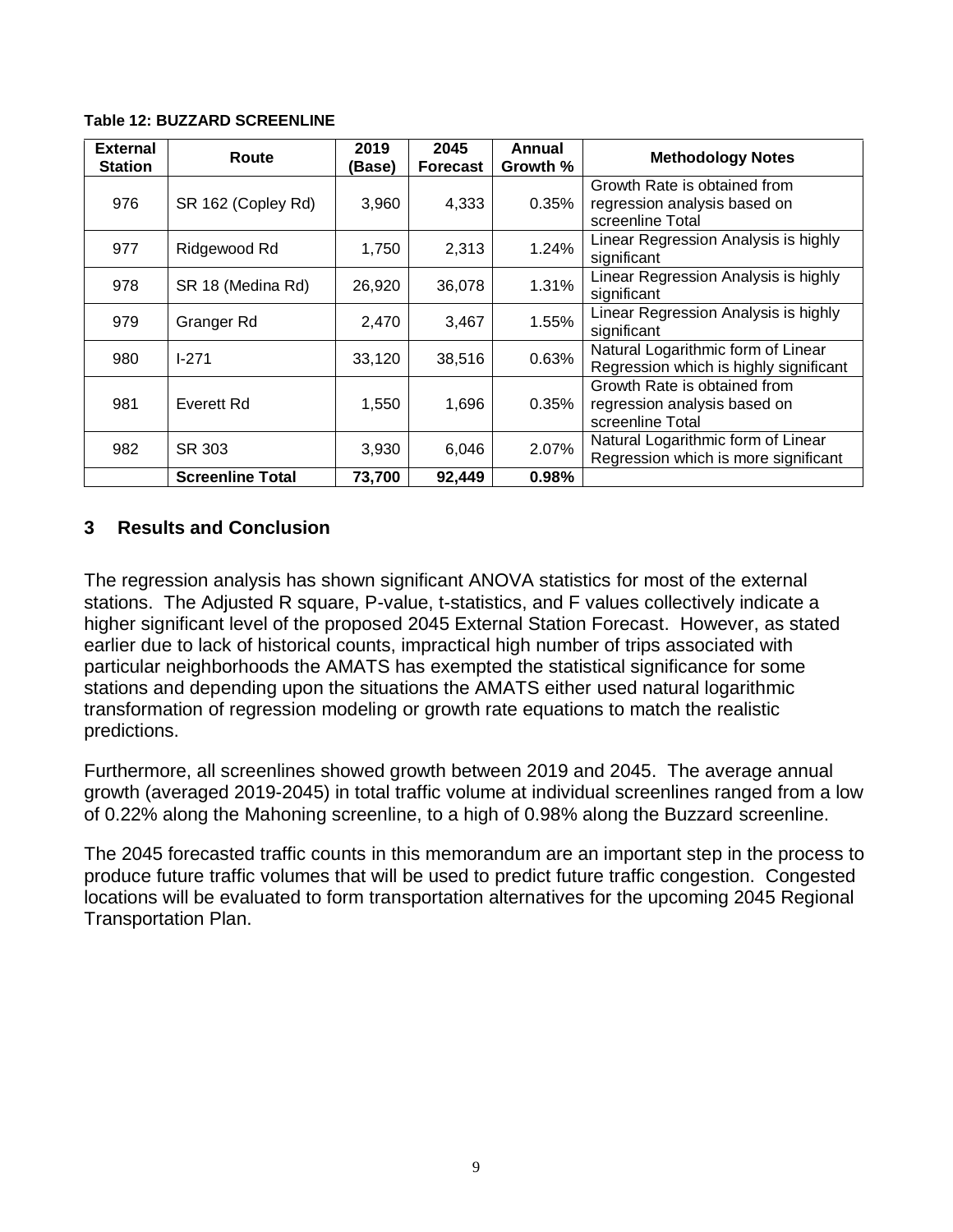#### <span id="page-11-0"></span>**References**

- 1. FHWA. (2018, 8 1). *FHWA Organization*. Retrieved from https://www.fhwa.dot.gov/policyinformation/pubs/pl18027\_traffic\_data\_pocket\_guide.pdf
- 2. Frank E. Harrell, J. (2001). *Regression modeling strategies: With applications to linear models, logistic regression, and survival analysis.* New York: Springer.
- 3. Keith, T. Z. (2015). *Multiple Regression and Beyond.* New York: Taylor & Francis.
- 4. PARDOE, I. (2012). *Applied Regression Modeling.* New Jersey: John Wiley & Sons, Inc.
- 5. Samprit Chatterjee, A. S. (2006). *Regression analysis by example.* New Jersey: John Wiley & Sons, Inc.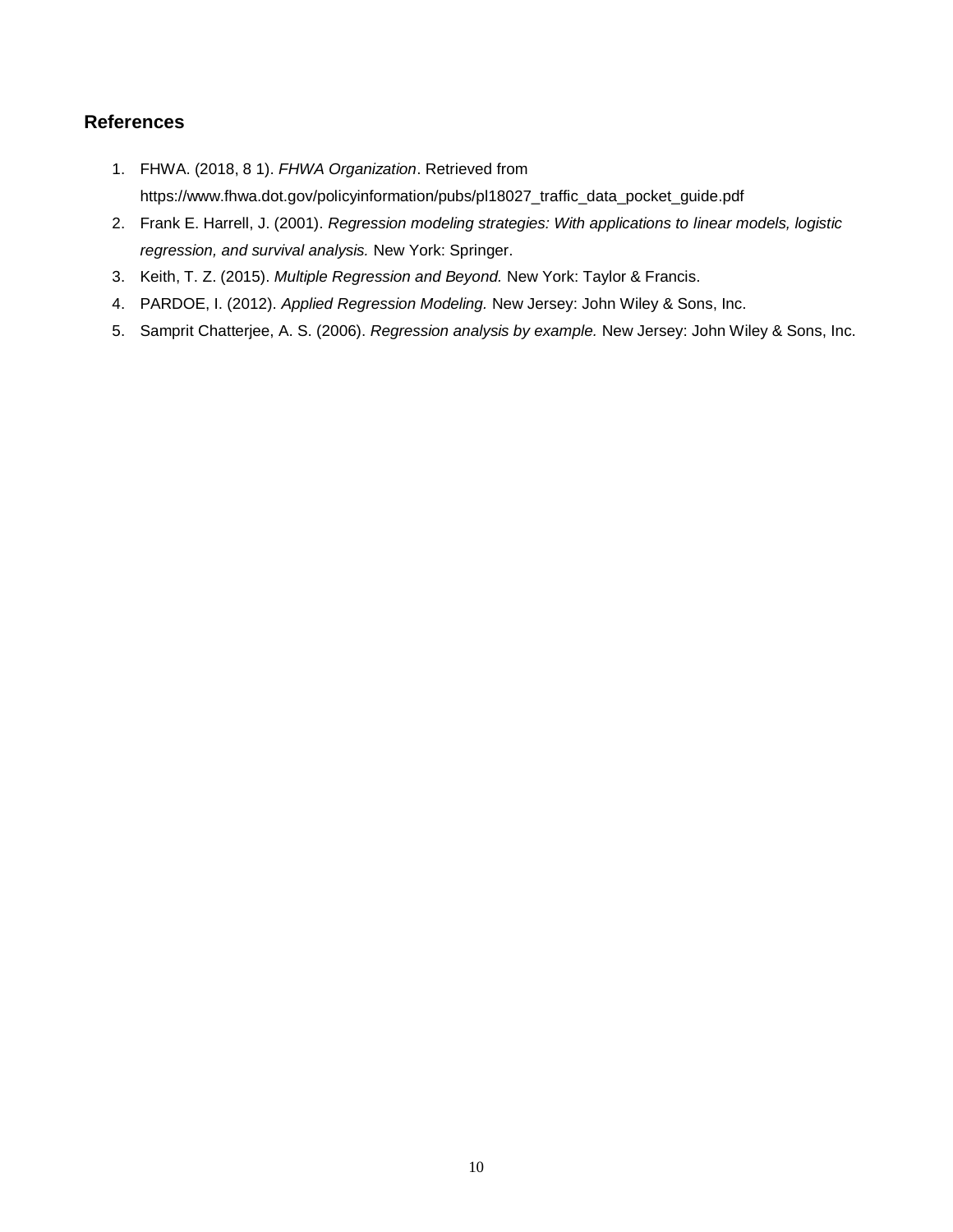## **Appendix A**

**Table 13: Historic Traffic Counts of External Stations**

<span id="page-12-1"></span><span id="page-12-0"></span>

| <b>External</b><br><b>Station</b> | Route                 | 1970      | 1974      | 1976      | 1980      | 1983      | 1987      | 1990      | 1995   | 2000    | 2004    | 2009    | 2014    | 2016    | 2019<br>(Base) |
|-----------------------------------|-----------------------|-----------|-----------|-----------|-----------|-----------|-----------|-----------|--------|---------|---------|---------|---------|---------|----------------|
| 900                               | SR 176 (Broadview Rd) | 1,862     | 2,080     | 2,550     | 2,750     | 3,300     | 4,200     | 4,350     | 3,800  | 3,590   | 4,300   | 4,620   | 4,360   | 4,410   | 4,940          |
| 901                               | Alger Rd              | 530       | 530       | 580       | 1,090     | 750       | 1,070     | 1,000     | 1,000  | 810     | 480     | 700     | 800     | 780     | 840            |
| 902                               | <b>Townsend Rd</b>    | 230       | 230       | 460       | 400       | 600       | 910       | 1,000     | 1,000  | 890     | 880     | 850     | 800     | 880     | 1,090          |
| 903                               | I-80 (Ohio Turnpike)  | 25,100    | 24,830    | 27,600    | 25,400    | 25,500    | 28,650    | 30,400    | 35,058 | 35,680  | 38,910  | 38,235  | 39,370  | 42,850  | 41,520         |
| 904                               | $I-77$                | 11,849    | 10,270    | 16,160    | 16,550    | 18,700    | 27,400    | 28,300    | 39,100 | 45,960  | 53,950  | 49,310  | 53,110  | 58,930  | 64,740         |
| 905                               | <b>SR 21</b>          | 10,519    | 12,060    | 13,740    | 12,100    | 12,800    | 13,260    | 15,700    | 17,950 | 16,610  | 19,680  | 17,880  | 14,310  | 10,310  | 9,470          |
| 906                               | <b>Riverview Rd</b>   | 760       | 760       | 1,100     | 1,270     | 1,300     | 810       | 1,500     | 2,250  | 2,160   | 2,140   | 2,260   | 2,260   | 2,360   | 2,470          |
| 907                               | W Highland Rd         | <b>NA</b> | <b>NA</b> | <b>NA</b> | 1,060     | 1,100     | 1,250     | 1,750     | 2,000  | 2,540   | 2,240   | 1,910   | 1,800   | 1,980   | 2,510          |
| 908                               | SR 82 (W Aurora Rd)   | <b>NA</b> | <b>NA</b> | <b>NA</b> | 7,980     | 8,600     | 9,900     | 10,500    | 11,800 | 10,730  | 13,150  | 13,610  | 10,680  | 11,066  | 12,290         |
| 909                               | W Valley View Rd      | 6,580     | 6,580     | 6,500     | 6,220     | 6,200     | 6,250     | 7,150     | 7,750  | 10,490  | 7,730   | 8,760   | 7,835   | 7,810   | 8,370          |
| 910                               | Dunham Rd             | 2,500     | 2,500     | 3,300     | 3,120     | 2,500     | 2,700     | 3,400     | 3,700  | 3,830   | 4,950   | 3,730   | 3,895   | 4,290   | 4,330          |
| 911                               | <b>Walton Rd</b>      | 290       | 290       | 1,520     | 1,880     | 1,000     | 1,750     | 1,650     | 1,650  | 2,920   | 2,620   | 2,310   | 2,250   | 1,370   | 1,370          |
| 912                               | SR <sub>8</sub>       | 13,960    | 15,040    | 15,140    | 14,080    | 11,930    | 16,100    | 13,610    | 13,550 | 15,570  | 17,420  | 13,780  | 13,860  | 19,250  | 14,580         |
| 913                               | I-271/I-480           | 45,700    | 41,670    | 49,030    | 54,750    | 51,040    | 69,400    | 82,470    | 92,400 | 101,760 | 113,160 | 108,190 | 107,250 | 114,100 | 113,470        |
| 914                               | N Bedford Rd          | 2,151     | 2,150     | 1,430     | 2,830     | 2,750     | 2,950     | 3,150     | 3,800  | 4,100   | 4,170   | 3,210   | 3,920   | 3,920   | 3,490          |
| 915                               | Ravenna Rd            | 8,419     | 8,410     | 8,355     | 8,580     | 7,750     | 8,400     | 10,250    | 11,300 | 12,770  | 13,130  | 12,140  | 11,410  | 11,410  | 12,000         |
| 916                               | Shepard Rd            | 1,820     | 1,820     | 2,700     | 2,160     | 3,550     | 3,400     | 3,750     | 3,750  | 5,610   | 5,800   | 4,860   | 4,600   | 6,610   | 6,470          |
| 917                               | SR 91 (Darrow Rd)     | 4,630     | 5,370     | 6,500     | 7,600     | 6,850     | 8,560     | 13,800    | 12,250 | 16,030  | 16,050  | 14,540  | 11,460  | 12,160  | 12,160         |
| 918                               | Liberty Rd            | 1,379     | 1,380     | 2,250     | 3,150     | 3,300     | 1,050     | 4,000     | 4,400  | 5,540   | 6,900   | 6,000   | 5,680   | 9,270   | 9,450          |
| 919                               | SR 43                 | 9,830     | 7,180     | 7,930     | 11,270    | 10,700    | 11,240    | 11,950    | 13,200 | 14,260  | 13,510  | 15,850  | 14,540  | 14,540  | 14,330         |
| 920                               | SR 306                | 4,181     | 3,220     | 4,100     | 5,440     | 4,850     | 5,720     | 8,600     | 9,500  | 11,490  | 11,900  | 9,580   | 11,600  | 11,600  | 11,570         |
| 921                               | Eggleston Rd          | <b>NA</b> | <b>NA</b> | <b>NA</b> | <b>NA</b> | <b>NA</b> | <b>NA</b> | <b>NA</b> | 1,400  | 1,300   | 1,490   | 1,270   | 1.400   | 1,490   | 1,450          |
| 922                               | Chamberlain Rd        | 419       | 420       | 490       | 530       | 500       | 270       | 1,100     | 1,500  | 1,720   | 2,110   | 1,510   | 1,990   | 1,680   | 1,820          |
| 923                               | <b>SR 44</b>          | 2,131     | 2,540     | 2,900     | 3,030     | 3,250     | 4,700     | 4,850     | 5,650  | 5,960   | 6,550   | 6,950   | 5,890   | 6,211   | 7,300          |
| 924                               | SR 700                | 1,160     | 1,420     | 1,510     | 1,280     | 1,600     | 1,700     | 2,350     | 1,850  | 2,090   | 1,970   | 2,000   | 1,970   | 2,120   | 2,015          |
| 925                               | <b>SR 88</b>          | 1,589     | 2,080     | 2,200     | 2,080     | 2,650     | 3,550     | 3,800     | 1,850  | 2,110   | 2,370   | 1,710   | 1,650   | 2,100   | 2,055          |
| 926                               | Parkman Rd            | 240       | 240       | 240       | 250       | 250       | 200       | 750       | 750    | 780     | 960     | 790     | 800     | 800     | 850            |
| 927                               | <b>US 422</b>         | <b>NA</b> | <b>NA</b> | <b>NA</b> | <b>NA</b> | <b>NA</b> | <b>NA</b> | <b>NA</b> | 9,200  | 11,920  | 12,380  | 9,590   | 10,130  | 10,780  | 15,376         |
| 928                               | <b>US 422</b>         | 2,800     | 3,270     | 3,140     | 3,200     | 3,640     | 3,600     | 5,200     | 7,580  | 13,370  | 11,610  | 12,330  | 9,420   | 10,910  | 11,970         |
| 929                               | SR 305                | 1,009     | 1,130     | 1,300     | 1,320     | 1,400     | 2,400     | 2,400     | 2,800  | 1,960   | 2,430   | 1,480   | 1,590   | 2,290   | 2,344          |
| 930                               | SR 82                 | 1,889     | 2,080     | 2,200     | 2,100     | 2,100     | 3,250     | 2,850     | 2,550  | 2,730   | 2,790   | 2,300   | 1,910   | 2,320   | 2,280          |
| 931                               | I-80 (Ohio Turnpike)  | 19,300    | 18,840    | 20,750    | 21,300    | 22,500    | 26,300    | 28,950    | 31,468 | 33,500  | 33,600  | 33,680  | 35,950  | 37,760  | 37,760         |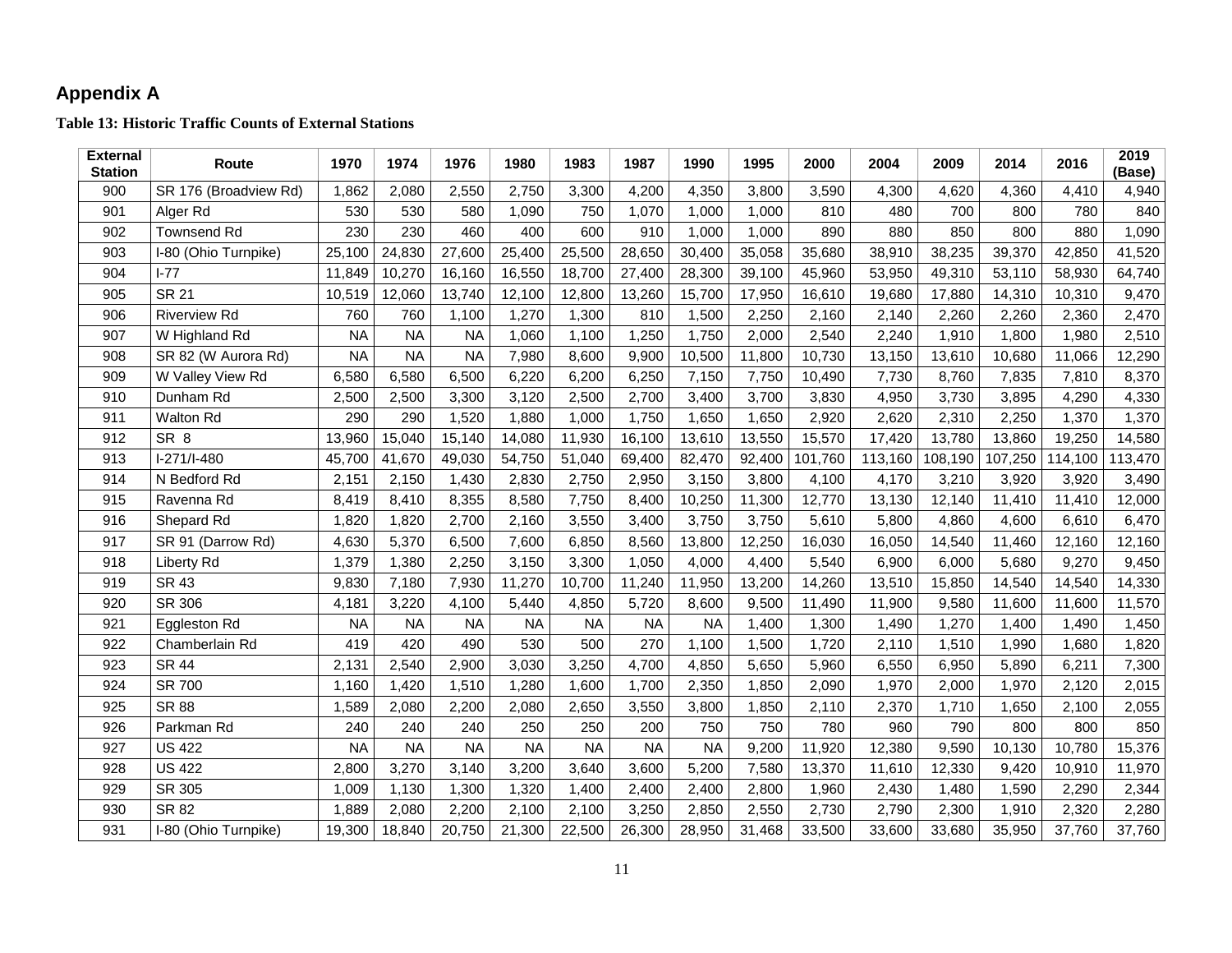| <b>External</b><br><b>Station</b> | Route                 | 1970      | 1974      | 1976      | 1980      | 1983      | 1987      | 1990      | 1995   | 2000   | 2004   | 2009   | 2014   | 2016   | 2019<br>(Base) |
|-----------------------------------|-----------------------|-----------|-----------|-----------|-----------|-----------|-----------|-----------|--------|--------|--------|--------|--------|--------|----------------|
| 932                               | SR 303                | 1,950     | 2,120     | 2,970     | 2,370     | 2,250     | 3,200     | 2,550     | 2,550  | 2,590  | 2,220  | 1,800  | 1,810  | 1,670  | 1,760          |
| 933                               | SR <sub>5</sub>       | 3,732     | 4,320     | 3,870     | 4,840     | 5,100     | 5,400     | 6,100     | 6,100  | 6,820  | 6,430  | 5,890  | 6,240  | 6,410  | 6,410          |
| 934                               | Holcomb Rd            | 710       | 710       | 1,050     | 1,450     | 300       | 1,150     | 1,500     | 1,500  | 1,370  | 600    | 940    | 1.010  | 810    | 880            |
| 935                               | Newton Falls Rd       | 951       | 950       | 850       | 570       | 1,150     | 950       | 1,250     | 1,050  | 370    | 840    | 650    | 800    | 850    | 850            |
| 936                               | Mahoning Rd           | 290       | 290       | 220       | 320       | 250       | 400       | 650       | 550    | 340    | 720    | 240    | 680    | 370    | 425            |
| 937                               | $I-76$                | 15,720    | 17,570    | 15,900    | 17,460    | 15,600    | 17,300    | 23,650    | 21,350 | 30,020 | 31,130 | 30,580 | 33,980 | 29,890 | 30,660         |
| 938                               | Tallmadge Rd          | 2,581     | 2,580     | 3,130     | 3,310     | 3,300     | 3,550     | 3,550     | 2,300  | 3,530  | 2,710  | 2,480  | 3,270  | 3,040  | 3,140          |
| 939                               | <b>US 224</b>         | 2,728     | 2,740     | 3,160     | 3,840     | 4,300     | 6,150     | 4,550     | 5,720  | 4,250  | 5,350  | 3,330  | 3,630  | 4,550  | 3,720          |
| 940                               | <b>SR 14</b>          | 2,120     | 2,270     | 2,330     | 2,230     | 3,250     | 3,800     | 4,260     | 6,090  | 3,670  | 4,270  | 3,940  | 3,770  | 4,070  | 4,240          |
| 941                               | SR 225                | 2,430     | 2,770     | 3,580     | 4,170     | 3,900     | 5,400     | 5,450     | 5,730  | 7,680  | 5,820  | 6,190  | 5,660  | 6,560  | 6,460          |
| 942                               | <b>SR 183</b>         | 2,219     | 1,650     | 1,940     | 2,850     | 3,450     | 2,800     | 3,200     | 3,810  | 3,800  | 3,940  | 3,800  | 3,410  | 3,810  | 4,110          |
| 943                               | <b>SR 44</b>          | 4,070     | 5,060     | 5,200     | 4,500     | 5,000     | 5,900     | 6,150     | 5,370  | 6,350  | 6,280  | 5,990  | 6,900  | 6,460  | 7,290          |
| 944                               | Hartville Rd          | 250       | 260       | 470       | 660       | 900       | 800       | 1,700     | 1,100  | 1,110  | 880    | 740    | 1,400  | 1,400  | 1,340          |
| 945                               | Congress Lake Rd      | 430       | 430       | 660       | 820       | 1,700     | 800       | 1,200     | 1,150  | 1,050  | 780    | 830    | 1,100  | 1,100  | 970            |
| 946                               | <b>SR 43</b>          | 3,400     | 4,400     | 4,840     | 4,520     | 4,800     | 4,800     | 6,300     | 4,900  | 5,430  | 5,340  | 5,180  | 5,950  | 5,760  | 5,120          |
| 947                               | Mishler Rd            | 990       | 990       | 970       | 1,050     | 1,650     | 2,000     | 2,350     | 2,350  | 3,960  | 4,600  | 4,070  | 5,000  | 5,000  | 5,400          |
| 948                               | Portage Line Rd       | 750       | 750       | 850       | 1,110     | 1,050     | 2,450     | 2,450     | 3,100  | 3,070  | 4,060  | 2,090  | 2,700  | 2,500  | 2,200          |
| 949                               | Canton Rd             | 7,500     | 9,400     | 9,620     | 10,720    | 11,400    | 13,050    | 13,250    | 15,100 | 12,300 | 11,040 | 12,140 | 13,700 | 11,800 | 11,800         |
| 950                               | Sweitzer Rd           | 630       | 630       | 830       | 1,420     | 2,400     | 450       | 1,300     | 1,300  | 1,250  | 1,120  | 320    | 1,100  | 1,300  | 1,040          |
| 951                               | SR 619                | 6,169     | 5,790     | 8,070     | 9,440     | 8,050     | 10,200    | 11,650    | 11,050 | 11,650 | 11,230 | 11,970 | 13,000 | 10,490 | 9,670          |
| 952                               | Kreighbaum Rd         | 900       | 900       | 900       | 1,090     | 1,000     | 1,000     | 1,200     | 1,100  | 1,410  | 1,750  | 1,550  | 1,700  | 2,200  | 1,860          |
| 953                               | Heckman Rd            | <b>NA</b> | <b>NA</b> | <b>NA</b> | <b>NA</b> | <b>NA</b> | <b>NA</b> | <b>NA</b> | 2,400  | 3,080  | 4,060  | 3,150  | 4,000  | 4,000  | 3,700          |
| 954                               | Greensburg Rd         | 4,832     | 4,830     | 4,490     | 3,870     | 4,400     | 5,550     | 5,800     | 7,000  | 8,370  | 9,100  | 8,730  | 7,910  | 6,590  | 7,720          |
| 955                               | Mayfair Rd            | <b>NA</b> | <b>NA</b> | <b>NA</b> | <b>NA</b> | 1,850     | 2,450     | 3,250     | 6,250  | 7,730  | 9,500  | 7,310  | 6,920  | 6,000  | 6,740          |
| 956                               | $I-77$                | 24,950    | 27,350    | 34,290    | 33,060    | 36,150    | 42,000    | 51,100    | 60,250 | 61,720 | 69,950 | 71,430 | 57,860 | 49,210 | 83,591         |
| 957                               | Lauby Rd              | <b>NA</b> | <b>NA</b> | <b>NA</b> | <b>NA</b> | <b>NA</b> | 8,950     | 9,300     | 13,900 | 14,310 | 15,000 | 8,440  | 8,000  | 8,800  | 8,105          |
| 958                               | SR 241 (Massillon Rd) | 4,800     | 9,900     | 5,990     | 5,760     | 6,200     | 7,150     | 8,600     | 8,540  | 7,810  | 9,190  | 8,720  | 9,680  | 11,110 | 9,870          |
| 959                               | Arlington Rd          | 1,150     | 1,150     | 1,490     | 1,880     | 2,150     | 2,550     | 3,450     | 3,750  | 3,630  | 4,240  | 3,890  | 3,600  | 4,500  | 4,790          |
| 960                               | Christman Rd          | 420       | 420       | 620       | 750       | 850       | 1,050     | 1,850     | 1,100  | 1,050  | 1,070  | 940    | 1,000  | 850    | 850            |
| 961                               | S Main St             | 1,890     | 1,900     | 2,240     | 2,600     | 2,400     | 3,000     | 3,150     | 2,900  | 3,510  | 4,570  | 3,980  | 4,000  | 4,200  | 4,220          |
| 962                               | SR 93 (Manchester Rd) | 5,190     | 5,300     | 6,090     | 5,550     | 6,400     | 6,800     | 7,550     | 7,400  | 7,170  | 7,300  | 6,250  | 7,690  | 7,200  | 7,040          |
| 963                               | Fulton St             | 1,558     | 1,500     | 2,180     | 2,700     | 600       | 2,650     | 2,350     | 2,350  | 2,290  | 2,280  | 1,780  | 2,300  | 3,600  | 3,600          |
| 964                               | South 2nd Ave         | 742       | 760       | 380       | 870       | 870       | 1,100     | 1,150     | 1,150  | 360    | 400    | 270    | 500    | 400    | 955            |
| 965                               | <b>SR 21</b>          | <b>NA</b> | <b>NA</b> | <b>NA</b> | <b>NA</b> | <b>NA</b> | <b>NA</b> | 8,860     | 10,850 | 13,410 | 13,890 | 12,180 | 13,270 | 14,670 | 15,920         |
| 966                               | Portage St            | <b>NA</b> | <b>NA</b> | <b>NA</b> | <b>NA</b> | <b>NA</b> | <b>NA</b> | 2,050     | 2,050  | 1,840  | 1,890  | 1,440  | 1,790  | 1,880  | 1,880          |
| 967                               | SR 585                | <b>NA</b> | <b>NA</b> | <b>NA</b> | <b>NA</b> | <b>NA</b> | 7,870     | 9,100     | 9,250  | 9,230  | 8,920  | 10,340 | 10,120 | 10,570 | 11,054         |
| 968                               | Doylestown Rd         | <b>NA</b> | <b>NA</b> | <b>NA</b> | <b>NA</b> | <b>NA</b> | <b>NA</b> | 1,150     | 1,000  | 1,380  | 1,310  | 1,300  | 1,300  | 1,350  | 1,350          |